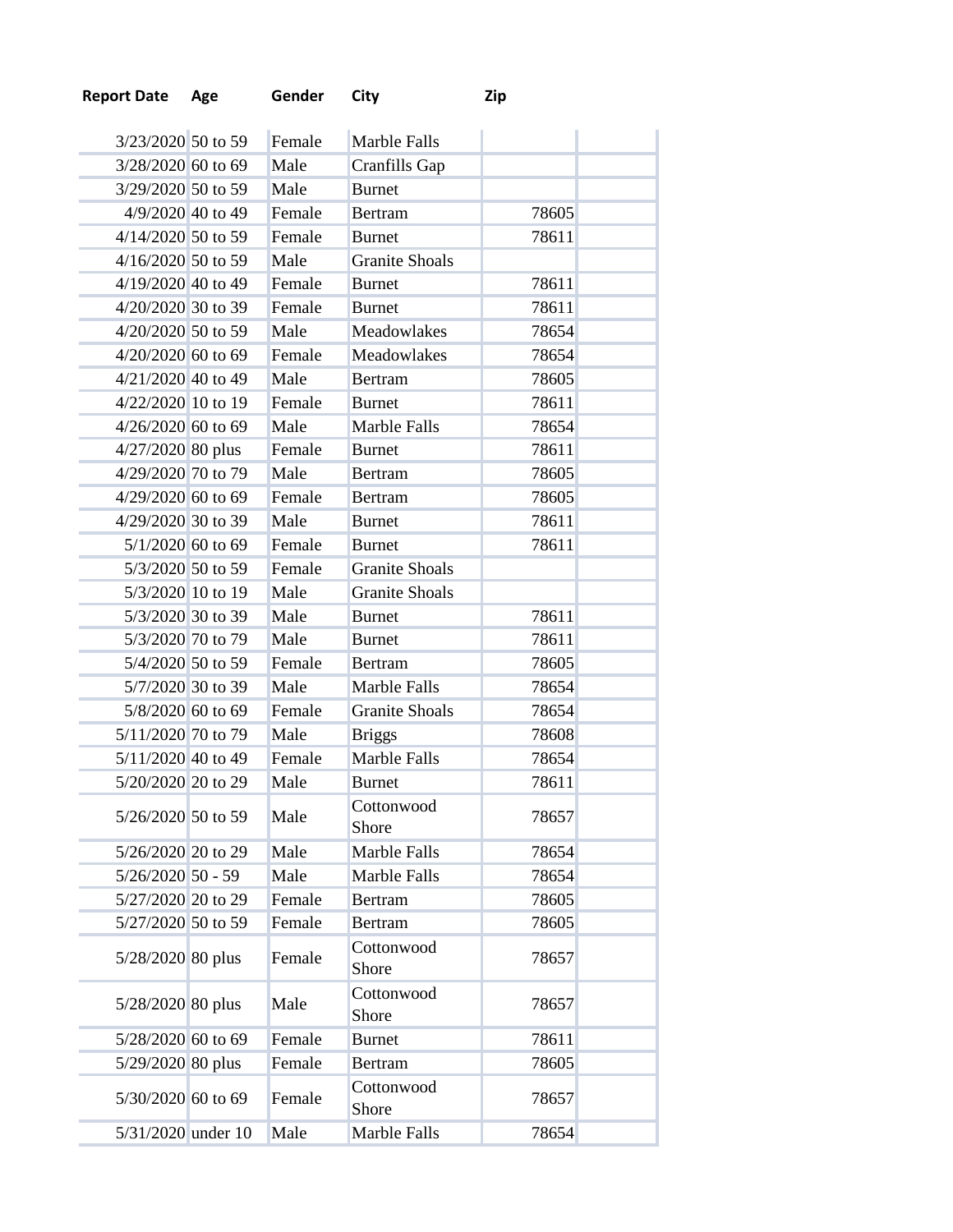| $6/1/2020$ 60 to 69 |                   | Male   | <b>Bertram</b>        |       |  |
|---------------------|-------------------|--------|-----------------------|-------|--|
| 6/2/2020 50 to 59   |                   | Female | <b>Bertram</b>        | 78605 |  |
| 6/2/2020 20 to 29   |                   | Male   | Marble Falls          | 78654 |  |
| 6/2/2020 50 to 59   |                   | Male   | Marble Falls          | 78654 |  |
| 6/2/2020 30 to 39   |                   | Female | Marble Falls          | 78654 |  |
| 6/2/2020 40 to 49   |                   | Male   | Marble Falls          | 78654 |  |
| $6/2/2020$ 80 plus  |                   | Male   | <b>Bertram</b>        | 78605 |  |
| $6/3/2020$ 80 plus  |                   | Female | <b>Bertram</b>        | 78605 |  |
| $6/3/2020$ 60 to 69 |                   | Male   | <b>Burnet</b>         | 78611 |  |
| 6/3/2020 50 to 59   |                   | Female | <b>Burnet</b>         | 78611 |  |
| 6/3/2020 50 to 59   |                   | Male   |                       |       |  |
| 6/4/2020 30 to 39   |                   | Male   |                       |       |  |
| 6/5/2020 20 to 29   |                   | Female | <b>Bertram</b>        | 78605 |  |
|                     | 6/5/2020 under 10 | Female | <b>Bertram</b>        | 78605 |  |
| 6/5/2020 10 to 19   |                   | Male   | <b>Bertram</b>        | 78605 |  |
| 6/6/2020 40 to 49   |                   | Male   | <b>Granite Shoals</b> | 78654 |  |
|                     | 6/6/2020 under 10 | Male   | Bertram               | 78605 |  |
| 6/8/2020 20 to 29   |                   | Male   | Cottonwood            | 78657 |  |
|                     |                   |        | Shore                 |       |  |
| 6/9/2020 60 to 69   |                   | Male   | Marble Falls          | 78654 |  |
| 6/10/2020 60 to 69  |                   | Female | <b>Bertram</b>        | 78605 |  |
| 6/11/2020 20 to 29  |                   | Female | Marble Falls          | 78664 |  |
| 6/12/2020 20 to 29  |                   | Female | <b>Bertram</b>        | 76605 |  |
| 6/12/2020 50 to 59  |                   | Female | <b>Burnet</b>         | 76611 |  |
| 6/12/2020 60 to 69  |                   | Male   | <b>Burnet</b>         | 76611 |  |
| 6/12/2020 40 to 49  |                   | Female | <b>Burnet</b>         | 76611 |  |
| 6/12/2020 20 to 29  |                   | Female | <b>Burnet</b>         | 76611 |  |
| 6/12/2020 20 to 29  |                   | Female | <b>Burnet</b>         | 76611 |  |
| 6/12/2020 50 to 59  |                   | Female | Marble Falls          | 78654 |  |
| 6/15/2020 50 to 59  |                   | Male   | Marble Falls          | 78654 |  |
| $6/15/2020$ 80 plus |                   | Female | <b>Bertram</b>        | 78605 |  |
| $6/16/2020$ 80 plus |                   | Female | <b>Bertram</b>        | 78605 |  |
| 6/16/2020 60 to 69  |                   | Female | Marble Falls          | 78654 |  |
| 6/16/2020 70 to 79  |                   | Male   | Marble Falls          | 78654 |  |
| 6/16/2020 30 to 39  |                   | Female | Marble Falls          | 78654 |  |
| 6/17/2020 30 to 39  |                   | Female | Kempner               | 76539 |  |
| 6/17/2020 40 to 49  |                   | Female | Marble Falls          | 78654 |  |
| 6/17/2020 40 to 49  |                   | Female | Marble Falls          | 78654 |  |
| 6/17/2020 30 to 39  |                   | Male   | Meadowlakes           | 78654 |  |
| 6/17/2020 40 to 49  |                   | Female | <b>Granite Shoals</b> | 78664 |  |
| 6/17/2020 30 to 39  |                   | Female | Marble Falls          | 78654 |  |
| $6/17/2020$ 80 plus |                   | Female | <b>Burnet</b>         | 78611 |  |
| 6/17/2020 10 to 19  |                   | Female | Spicewood             | 78669 |  |
| 6/17/2020 20 to 29  |                   | Male   | Marble Falls          | 78654 |  |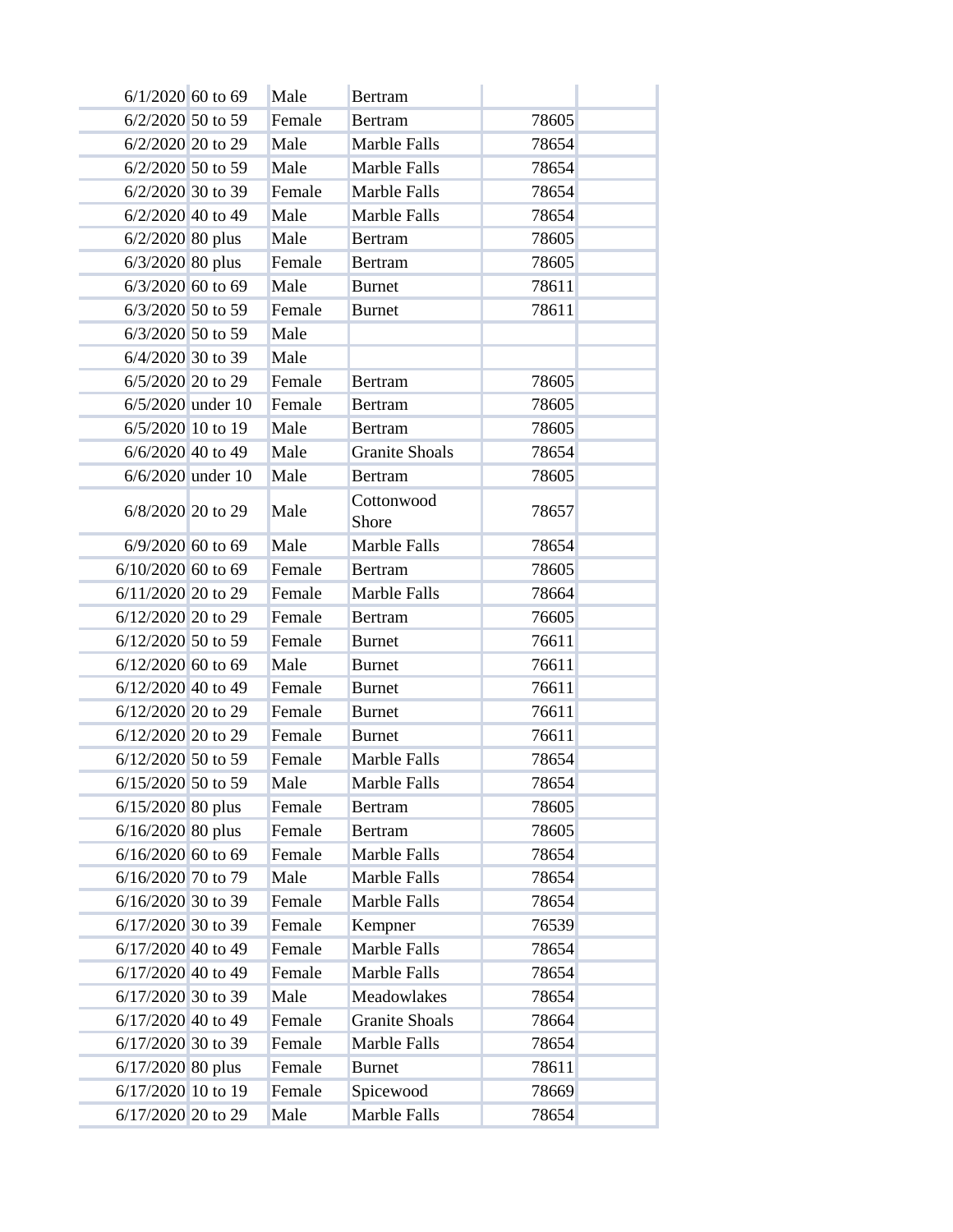| 6/18/2020 50 to 59   | Female | <b>Granite Shoals</b> | 78654 |  |
|----------------------|--------|-----------------------|-------|--|
| 6/18/2020 20 to 29   | Male   | Marble Falls          | 78664 |  |
| 6/18/2020 30 to 39   | Male   | Marble Falls          | 78654 |  |
| 6/18/2020 60 to 69   | Male   | Kingsland             | 78639 |  |
| 6/18/2020 20 to 29   | Female | Marble Falls          | 78654 |  |
| 6/18/2020 20 to 29   | Female | <b>Bertram</b>        |       |  |
| $6/18/2020$ 80 plus  | Female | <b>Bertram</b>        | 78605 |  |
| 6/18/2020 50 to 59   | Female | Marble Falls          | 78664 |  |
| 6/19/2020 60 to 69   | Female | Marble Falls          | 78654 |  |
| 6/19/2020 20 to 29   | Male   | <b>Granite Shoals</b> | 78654 |  |
| 6/19/2020 20 to 29   | Female | <b>Bertram</b>        | 78605 |  |
| 6/19/2020 50 to 59   | Male   | <b>Burnet</b>         | 78611 |  |
| 6/19/2020 30 to 39   | Male   | Meadowlakes           | 78654 |  |
| 6/19/2020 20 to 29   | Male   | <b>Granite Shoals</b> | 78654 |  |
| 6/19/2020 30 to 39   | Male   | Marble Falls          | 78654 |  |
| 6/20/2020 20 to 29   | Male   | Marble Falls          | 78654 |  |
| 6/20/2020 30 to 39   | Male   | <b>Bertram</b>        | 78605 |  |
| 6/22/2020 70 to 79   | Female | Marble Falls          | 78654 |  |
| 6/22/2020 60 to 69   | Female | <b>Burnet</b>         | 78611 |  |
| 6/22/2020 under 10   | Female |                       |       |  |
| 6/22/2020 10 to 19   | Female | Marble Falls          | 78654 |  |
| 6/22/2020 30 to 39   | Female | <b>Granite Shoals</b> | 78654 |  |
| $6/23/2020$ 60 to 69 | Male   | <b>Burnet</b>         | 78611 |  |
| 6/23/2020 50 to 59   | Male   | Marble Falls          | 78654 |  |
| 6/23/2020 30 to 39   | Female | <b>Granite Shoals</b> | 78654 |  |
| $6/23/2020$ 50 to 59 | Female | Marble Falls          | 78654 |  |
| 6/23/2020 50 to 59   | Female | <b>Burnet</b>         | 78611 |  |
| $6/23/2020$ 60 to 69 | Male   | Bertram               | 78605 |  |
| 6/23/2020 20 to 29   | Female | <b>Burnet</b>         | 78611 |  |
| 6/23/2020 20 to 29   | Female | <b>Granite Shoals</b> | 78654 |  |
| 6/23/2020 40 to 49   | Male   | Meadowlakes           | 78654 |  |
| 6/23/2020 60 to 69   | Female | <b>Bertram</b>        | 78605 |  |
| 6/23/2020 20 to 29   | Male   | <b>Bertram</b>        | 78605 |  |
| 6/23/2020 30 to 39   | Female | Cottonwood<br>Shore   | 78657 |  |
| $6/23/2020$ 60 to 69 | Female | Marble Falls          | 78654 |  |
| 6/23/2020 30 to 39   | Male   | <b>Granite Shoals</b> | 78654 |  |
| 6/23/2020 40 to 49   | Female | Spicewood             | 78669 |  |
| 6/23/2020 50 to 59   | Female | Horseshoe Bay         | 78657 |  |
| $6/24/2020$ 40 to 49 | Female | <b>Burnet</b>         | 78611 |  |
| 6/24/2020 50 to 59   | Female | Spicewood             | 78669 |  |
| 6/25/2020 70 to 79   | Female | Marble Falls          | 78654 |  |
| 6/25/2020 10 to 19   | Female | <b>Granite Shoals</b> | 78654 |  |
| 6/25/2020 10 to 19   | Female | <b>Granite Shoals</b> | 78654 |  |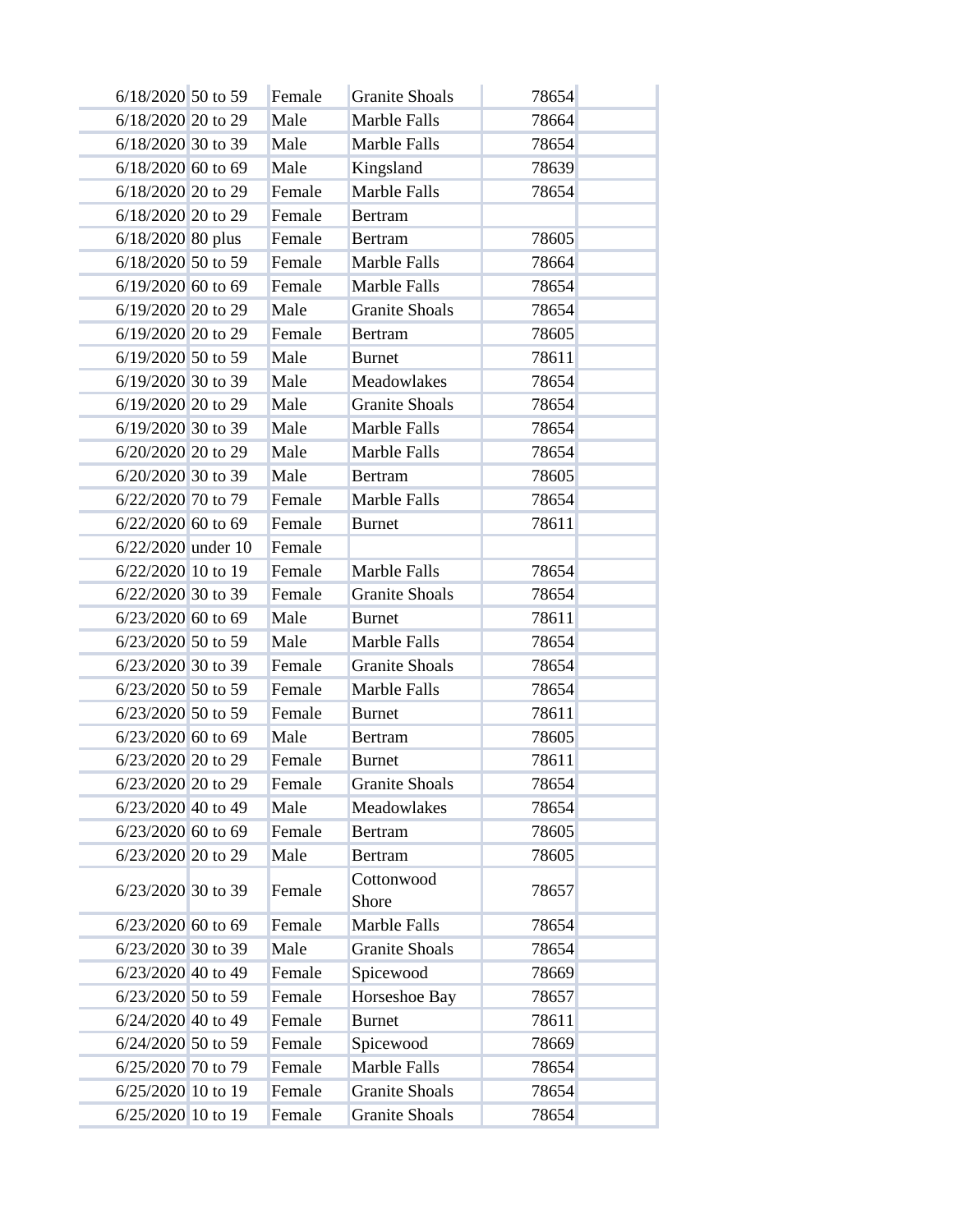| 6/25/2020 50 to 59   |             | Male          | <b>Marble Falls</b>   | 78654 |  |
|----------------------|-------------|---------------|-----------------------|-------|--|
| 6/25/2020 10 to 19   |             | Male          | Marble Falls          | 78654 |  |
| 6/25/2020 10 to 19   |             | Female        | Marble Falls          | 78654 |  |
| 6/25/2020 20 to 29   |             | Male          | Marble Falls          | 78654 |  |
| 6/25/2020 20 to 29   |             | Female        | <b>Granite Shoals</b> | 78654 |  |
| 6/25/2020 80 plus    |             | Male          | Horseshoe Bay         | 78657 |  |
| 6/25/2020 20 to 29   |             | Female        | Cottonwood<br>Shore   | 78657 |  |
| 6/26/2020 40 to 49   |             | male          | <b>Granite Shoals</b> | 78654 |  |
| 6/26/2020 20 to 29   |             | Male          | Marble Falls          | 78654 |  |
| 6/26/2020 50 to 59   |             | Female        | <b>Burnet</b>         | 78611 |  |
| 6/26/2020 30 to 39   |             | Female        | Marble Falls          | 78654 |  |
| 6/26/2020 under 10   |             | Male          | Kingsland             | 78639 |  |
| $6/26/2020$ 60 to 69 |             | Male          | Meadowlakes           | 78654 |  |
| $6/26/2020$ 40 to 49 |             | Female        | Meadowlakes           | 78654 |  |
| 6/26/2020 70 to 79   |             | Female        | <b>Bertram</b>        | 78605 |  |
| 6/26/2020 20 to 29   |             | Male          | <b>Granite Shoals</b> | 78654 |  |
| 6/26/2020            | 19-Oct Male |               | <b>Burnet</b>         | 78611 |  |
| $6/27/2020$ 40 to 49 |             | Female        | <b>Burnet</b>         | 78611 |  |
| 6/27/2020 40 to 49   |             | Male          | Horseshoe Bay         | 78657 |  |
| 6/27/2020 40 to 49   |             | Female        | Marble Falls          | 78654 |  |
| 6/27/2020 60 to 69   |             | Female        | Marble Falls          | 78654 |  |
| 6/28/2020 20 to 29   |             | Male          | <b>Bertram</b>        | 78605 |  |
| 6/28/2020 20 to 29   |             | Female        | <b>Bertram</b>        | 78605 |  |
| 6/29/2020 10 to 19   |             | Female        | <b>Granite Shoals</b> | 78654 |  |
| $6/29/2020$ 60 to 69 |             | Male          | Spicewood             | 78669 |  |
| $6/29/2020$ 40 - 49  |             | Female        | <b>Bertram</b>        | 78605 |  |
| $6/29/2020$ 20 - 29  |             | Female        | <b>Bertram</b>        | 78605 |  |
| 6/29/2020            | 19-Oct Male |               | <b>Marble Falls</b>   | 78654 |  |
| $6/29/2020$ 30 - 39  |             | Female        | <b>Bertram</b>        | 78605 |  |
| $6/29/2020$ 30 - 39  |             | Male          | Marble Falls          | 78654 |  |
| 6/29/2020            | 19-Oct Male |               | <b>Granite Shoals</b> | 78654 |  |
| $6/29/2020$ 30 - 39  |             | Male          | <b>Granite Shoals</b> | 78654 |  |
| $6/29/2020$ 20 - 29  |             | Female        | <b>Granite Shoals</b> | 78654 |  |
| $6/29/2020$ 40 - 49  |             | Male          | <b>Bertram</b>        | 78605 |  |
| $6/29/2020$ 50 - 59  |             | Male          | Marble Falls          | 78654 |  |
| $6/30/2020$ 70 - 79  |             | Female        | <b>Burnet</b>         | 78611 |  |
| 6/30/2020            |             | 19-Oct Female | <b>Burnet</b>         | 78611 |  |
| $6/30/2020$ 60 - 69  |             | Female        | Spicewood             | 78669 |  |
| $6/30/2020$ 20 - 29  |             | Male          | <b>Bertram</b>        | 78605 |  |
| $6/30/2020$ 30 - 39  |             | Female        | Marble Falls          | 78654 |  |
| 7/1/2020             |             | 19-Oct Female | Marble Falls          | 78654 |  |
| $7/1/2020$ 40 - 49   |             | Female        | <b>Granite Shoals</b> | 78654 |  |
| $7/1/2020$ 20 - 29   |             | Female        | Marble Falls          | 78654 |  |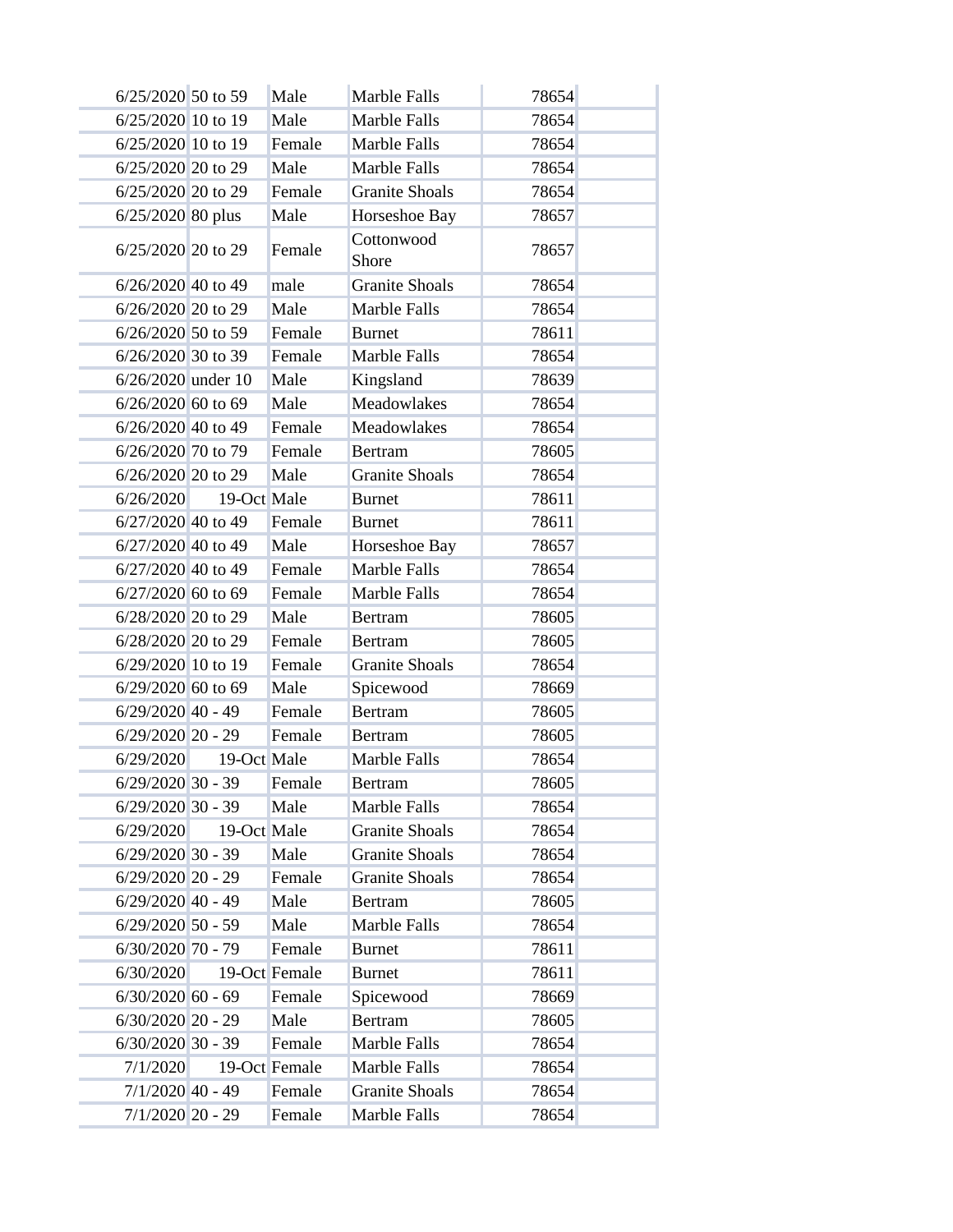| $7/1/2020$ 40 - 49 | Female        | <b>Granite Shoals</b> | 78654 |  |
|--------------------|---------------|-----------------------|-------|--|
| $7/1/2020$ 60 - 69 | Male          | <b>Burnet</b>         | 78611 |  |
| $7/1/2020$ 30 - 39 | Male          | <b>Granite Shoals</b> | 78654 |  |
| $7/1/2020$ 40 - 49 | Male          | <b>Bertram</b>        | 78605 |  |
| $7/1/2020$ 30 - 39 | Male          | <b>Granite Shoals</b> | 78654 |  |
| 7/2/2020 70 - 79   | Female        | <b>Burnet</b>         | 78611 |  |
| $7/2/2020$ 30 - 39 | Female        | <b>Burnet</b>         | 78611 |  |
| $7/2/2020$ 40 - 49 | Male          | <b>Burnet</b>         | 78611 |  |
| $7/2/2020$ 20 - 29 | Female        | <b>Burnet</b>         | 78611 |  |
| $7/2/2020$ 50 - 59 | Male          | <b>Burnet</b>         | 78611 |  |
| $7/2/2020$ 50 - 59 | Male          | Marble Falls          | 78654 |  |
| $7/2/2020$ 30 - 39 | Female        | <b>Burnet</b>         | 78611 |  |
| $7/3/2020$ 50 - 59 | Male          | <b>Burnet</b>         | 78611 |  |
| 7/3/2020           | 19-Oct Female | <b>Burnet</b>         | 78611 |  |
| $7/3/2020$ 50 - 59 | Female        | <b>Granite Shoals</b> | 78654 |  |
| $7/3/2020$ 40 - 49 | Male          | Spicewood             | 78669 |  |
| $7/3/2020$ 50 - 59 | Male          |                       |       |  |
| $7/3/2020$ 60 - 69 | Female        |                       |       |  |
| $7/3/2020$ 50 - 59 | Male          |                       |       |  |
| $7/3/2020$ 40 - 49 | Female        | Marble Falls          | 78654 |  |
| 7/3/2020 20 - 29   | Female        | Marble Falls          | 78654 |  |
| 7/3/2020 20 - 29   | Male          | <b>Bertram</b>        | 78605 |  |
| 7/4/2020 20 - 29   | Female        | Spicewood             | 78669 |  |
| $7/4/2020$ 30 - 39 | Male          | Marble Falls          | 78654 |  |
| $7/4/2020$ 50 - 59 | Female        | Marble Falls          | 78654 |  |
| $7/4/2020$ 20 - 29 | Female        | Marble Falls          | 78654 |  |
| $7/4/2020$ 60 - 69 | Male          | <b>Highland Haven</b> | 78654 |  |
| $7/4/2020$ 20 - 29 | Male          | <b>Burnet</b>         | 78611 |  |
| 7/4/2020 20 - 29   | Male          | Marble Falls          | 78654 |  |
| 7/4/2020 40 - 49   | Female        | Marble Falls          | 78654 |  |
| 7/4/2020 30 - 39   | Female        | <b>Granite Shoals</b> | 78654 |  |
| 7/4/2020 20 - 29   | Female        | Spicewood             | 78669 |  |
| 7/4/2020 80 plus   | Male          | Marble Falls          | 78654 |  |
| $7/4/2020$ 30 - 39 | Female        | <b>Granite Shoals</b> | 78654 |  |
| 7/4/2020           | 19-Oct Female | Marble Falls          | 78654 |  |
| 7/4/2020 20 - 29   | Female        | <b>Burnet</b>         | 78611 |  |
| $7/4/2020$ 50 - 59 | Female        | Marble Falls          | 78654 |  |
| $7/4/2020$ 50 - 59 | Male          | Marble Falls          | 78654 |  |
| $7/4/2020$ 60 - 69 | Male          | Marble Falls          | 78654 |  |
| 7/4/2020 20 - 29   | Female        | <b>Burnet</b>         | 78611 |  |
| $7/4/2020$ 30 - 39 | Male          | <b>Burnet</b>         | 78611 |  |
| $7/4/2020$ 30 - 39 | Male          | <b>Burnet</b>         | 78611 |  |
| $7/4/2020$ 20 - 29 | Female        | <b>Granite Shoals</b> | 78654 |  |
| $7/4/2020$ 40 - 49 | Male          | Marble Falls          | 78654 |  |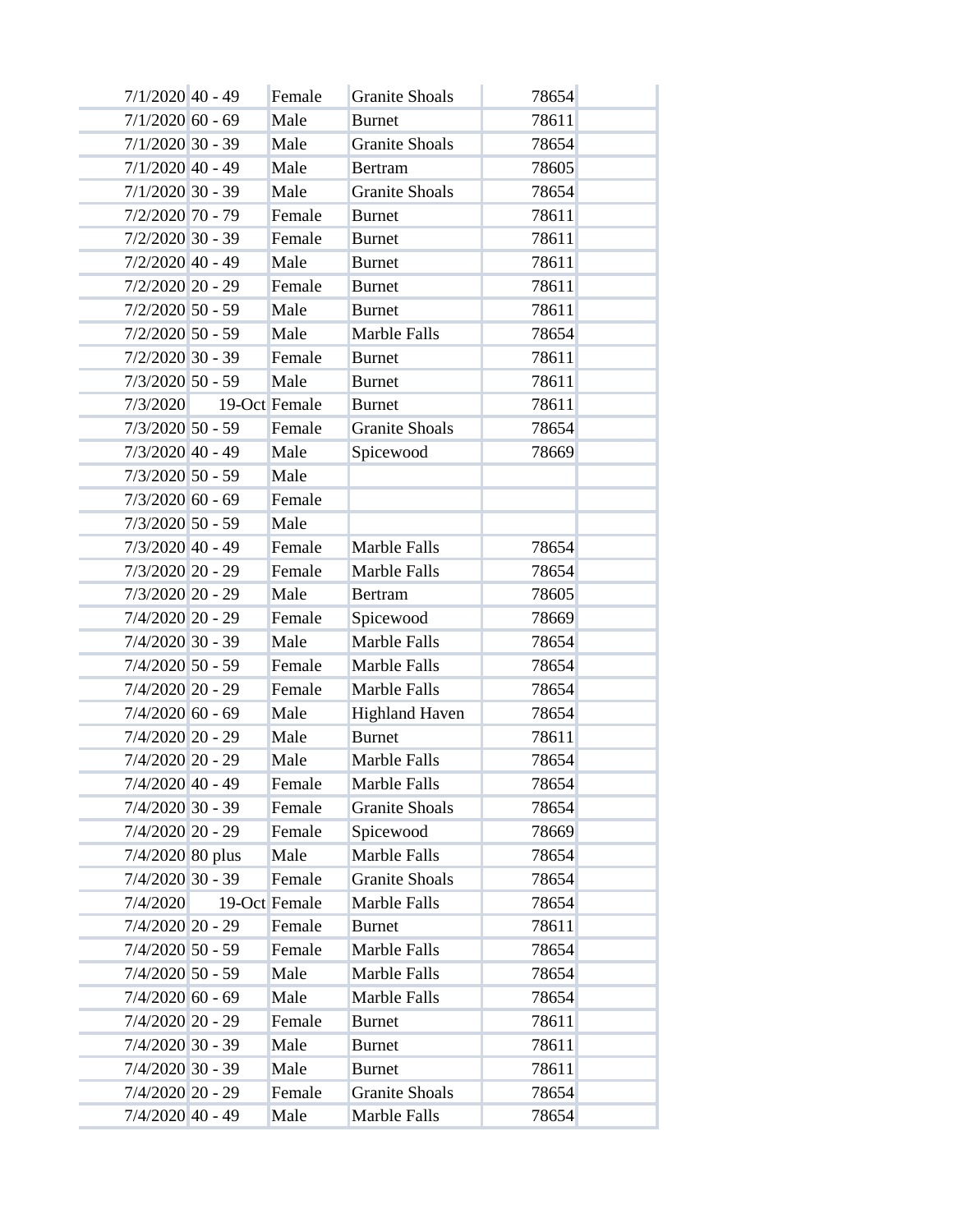|                    | 7/5/2020 30 - 39     | Male           | <b>Burnet</b>         | 78611 |  |
|--------------------|----------------------|----------------|-----------------------|-------|--|
| 7/6/2020           |                      | 19-Oct Unknown | <b>Burnet</b>         | 78611 |  |
| $7/6/2020$ 20 - 29 |                      | Female         | <b>Burnet</b>         | 78611 |  |
| $7/6/2020$ 40 - 49 |                      | Female         | Marble Falls          | 78654 |  |
| $7/6/2020$ 20 - 29 |                      | Female         | <b>Granite Shoals</b> | 78654 |  |
| $7/6/2020$ 20 - 29 |                      | Female         | Marble Falls          | 78654 |  |
| $7/6/2020$ 50 - 59 |                      | Male           | <b>Granite Shoals</b> | 78654 |  |
| $7/6/2020$ 40 - 49 |                      | Female         | <b>Bertram</b>        | 78605 |  |
| $7/6/2020$ 50 - 59 |                      | Female         | Marble Falls          | 78654 |  |
| $7/6/2020$ 30 - 39 |                      | Female         | Marble Falls          | 78654 |  |
| 7/6/2020           | 19-Oct Male          |                | <b>Burnet</b>         | 78611 |  |
|                    | 7/6/2020 19-Oct Male |                | <b>Burnet</b>         | 78611 |  |
| 7/6/2020           | 19-Oct Male          |                | Marble Falls          | 78654 |  |
| $7/7/2020$ 20 - 29 |                      | Male           | Meadowlakes           | 78654 |  |
| $7/7/2020$ 50 - 59 |                      | Female         | <b>Burnet</b>         | 78611 |  |
| $7/7/2020$ 30 - 39 |                      | Female         | Marble Falls          | 78654 |  |
| $7/7/2020$ 50 - 59 |                      | Male           | Marble Falls          | 78654 |  |
| 7/7/2020           | 19-Oct Male          |                | Marble Falls          | 78654 |  |
| 7/7/2020           |                      | 19-Oct Female  | Cottonwood<br>Shore   | 78654 |  |
| $7/7/2020$ 40 - 49 |                      | Male           | <b>Burnet</b>         | 78611 |  |
| $7/7/2020$ 30 - 39 |                      | Female         | <b>Bertram</b>        | 78605 |  |
| $7/7/2020$ 40 - 49 |                      | Male           | Marble Falls          | 78654 |  |
| $7/7/2020$ 30 - 39 |                      | Male           | Meadowlakes           | 78654 |  |
| 7/8/2020 70 - 79   |                      | Male           | Marble Falls          | 78657 |  |
| $7/8/2020$ 60 - 69 |                      | Male           | Spicewood             | 78669 |  |
| 7/8/2020 20 - 29   |                      | Male           | Marble Falls          | 78654 |  |
| $7/8/2020$ 40 - 49 |                      | Female         | Spicewood             | 78669 |  |
| $7/8/2020$ 50 - 59 |                      | Male           | <b>Bertram</b>        | 78605 |  |
| 7/8/2020           |                      | Male           | Spicewood             | 78669 |  |
| 7/8/2020 50 - 59   |                      | Male           | Marble Falls          | 78654 |  |
| $7/8/2020$ 60 - 69 |                      | Male           | Marble Falls          | 78654 |  |
| 7/8/2020           |                      | 19-Oct Female  |                       |       |  |
| $7/9/2020$ 60 - 69 |                      | Male           | <b>Granite Shoals</b> | 78654 |  |
| 7/9/2020 20 - 29   |                      | Male           | Marble Falls          | 78654 |  |
| 7/9/2020 20 - 29   |                      | Female         | <b>Granite Shoals</b> | 78654 |  |
| 7/9/2020 70 - 79   |                      | Male           | Marble Falls          | 78654 |  |
| 7/9/2020 70 - 79   |                      | Male           | <b>Burnet</b>         | 78611 |  |
| 7/9/2020 70 - 79   |                      | female         | <b>Granite Shoals</b> | 78654 |  |
| $7/9/2020$ 50 - 59 |                      | female         | Marble Falls          | 78654 |  |
| 7/9/2020 40 - 49   |                      | female         | Marble Falls          | 78654 |  |
| 7/9/2020 20 - 29   |                      | Male           | Marble Falls          | 78654 |  |
| 7/9/2020 40 - 49   |                      | Male           | <b>Burnet</b>         | 78611 |  |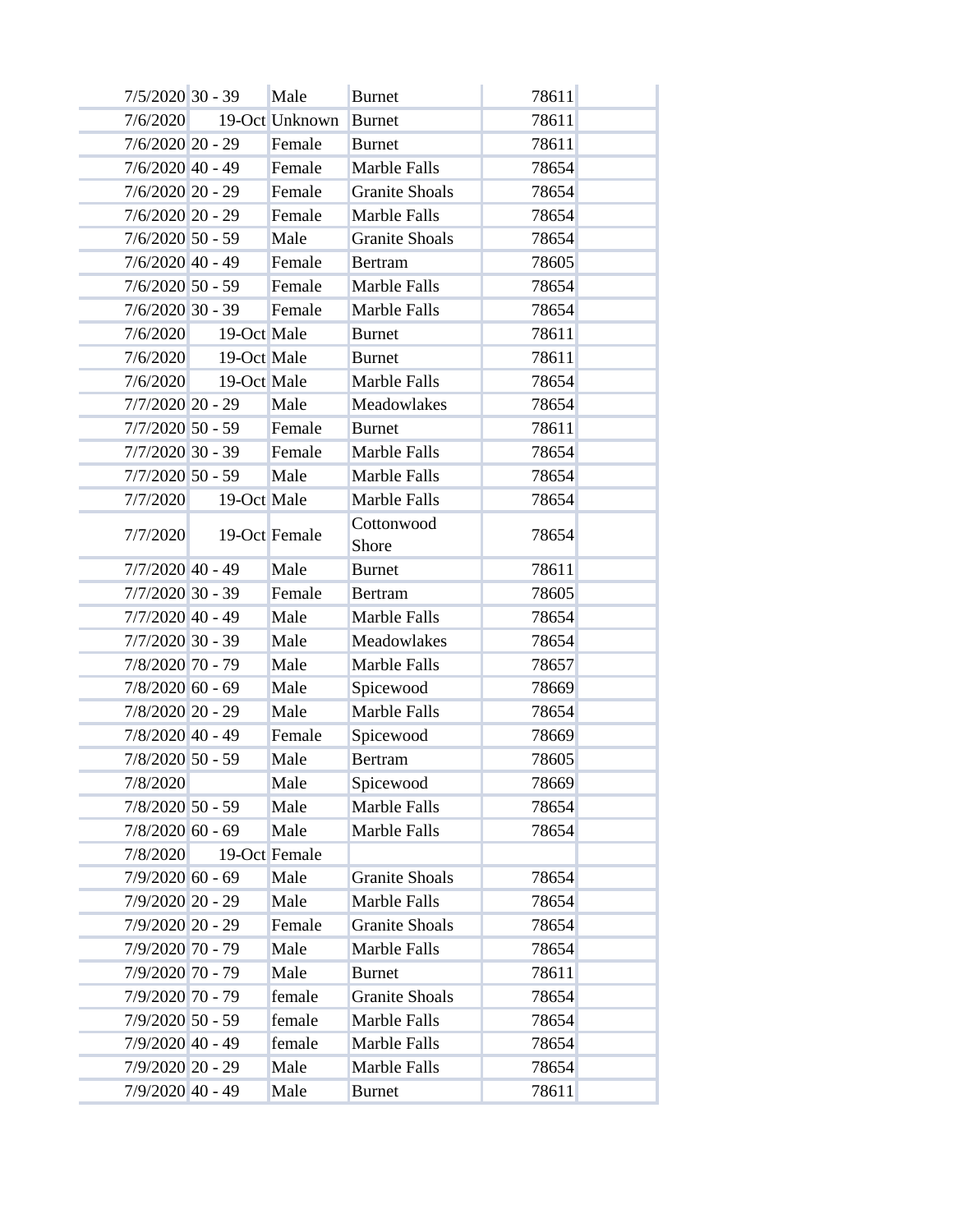| $7/10/2020$ 50 - 59 |             | Female        | Cottonwood<br>Shore           | 78654 |  |
|---------------------|-------------|---------------|-------------------------------|-------|--|
| 7/10/2020 80 plus   |             | Male          | Marble Falls                  | 78654 |  |
| 7/10/2020 20 - 29   |             | Female        | Marble Falls                  | 78654 |  |
| $7/10/2020$ 40 - 49 |             | Female        | <b>Bertram</b>                | 78605 |  |
| $7/10/2020$ 40 - 49 |             | Female        | Horseshoe Bay                 | 78657 |  |
| 7/10/2020 70 - 79   |             | Male          | Marble Falls                  | 78654 |  |
| 7/10/2020           |             | 19-Oct Female | <b>Burnet</b>                 | 78611 |  |
| 7/10/2020 80 plus   |             | Female        | Marble Falls                  | 78654 |  |
| 7/10/2020 80 plus   |             | Male          | Marble Falls                  | 78654 |  |
| $7/10/2020$ 40 - 49 |             | Male          | <b>Burnet</b>                 | 78611 |  |
| $7/10/2020$ 40 - 49 |             | Male          | Horseshoe Bay                 | 78657 |  |
| $7/10/2020$ 40 - 49 |             | Female        | <b>Marble Falls</b>           | 78654 |  |
| 7/10/2020           |             | 19-Oct Female | Marble Falls                  | 78654 |  |
| $7/10/2020$ 40 - 49 |             | Female        | <b>Burnet</b>                 | 78611 |  |
| $7/10/2020$ 50 - 59 |             | Female        | <b>Granite Shoals</b>         | 78654 |  |
| 7/10/2020 80 plus   |             | Female        | <b>Bertram</b>                | 78605 |  |
| 7/10/2020 70 - 79   |             | Female        | Cottonwood<br>Shore           | 78657 |  |
| $7/10/2020$ 50 - 59 |             | Female        | <b>Burnet</b>                 | 78611 |  |
| $7/11/2020$ 30 - 39 |             | Male          | <b>Burnet</b>                 | 78611 |  |
| 7/11/2020 80 plus   |             | Female        | <b>MARBLE</b><br><b>FALLS</b> | 78654 |  |
| 7/11/2020           |             | 19-Oct Female | <b>Burnet</b>                 | 78611 |  |
| $7/11/2020$ 20 - 29 |             | Male          | <b>Bertram</b>                | 78505 |  |
| $7/11/2020$ 80 plus |             | Female        | Marble Falls                  | 78654 |  |
| $7/11/2020$ 50 - 59 |             | Female        | Marble Falls                  | 78654 |  |
| $7/11/2020$ 50 - 59 |             | Male          | Marble Falls                  | 78654 |  |
| $7/11/2020$ 50 - 59 |             | Female        | <b>Granite Shoals</b>         | 78654 |  |
| 7/11/2020 20 - 29   |             | Female        | Bertram                       | 78605 |  |
| $7/12/2020$ 40 - 49 |             | Male          | Liberty Hill                  | 78642 |  |
| $7/12/2020$ 50 - 59 |             | Male          | Spicewood                     | 78669 |  |
| $7/12/2020$ 50 - 59 |             | Male          | Marble Falls                  | 78654 |  |
| $7/12/2020$ 20 - 29 |             | Male          | Meadowlakes                   | 78654 |  |
| $7/12/2020$ 60 - 69 |             | Male          | Spicewood                     | 78669 |  |
| 7/12/2020           | 19-Oct Male |               | Marble Falls                  | 78654 |  |
| $7/12/2020$ 20 - 29 |             | Female        | Marble Falls                  | 78654 |  |
| $7/12/2020$ 40 - 49 |             | Female        | <b>Burnet</b>                 | 78611 |  |
| $7/12/2020$ 30 - 39 |             | Male          | Marble Falls                  | 78654 |  |
| 7/13/2020           |             | Male          | Marble Falls                  | 78654 |  |
| 7/13/2020           |             | Male          | <b>Granite Shoals</b>         | 78654 |  |
| $7/13/2020$ 40 - 49 |             | Female        | <b>Burnet</b>                 | 78611 |  |
| $7/13/2020$ 30 - 39 |             | Male          | Marble Falls                  | 78654 |  |
| 7/13/2020           |             | 19-Oct Female | <b>Granite Shoals</b>         | 78654 |  |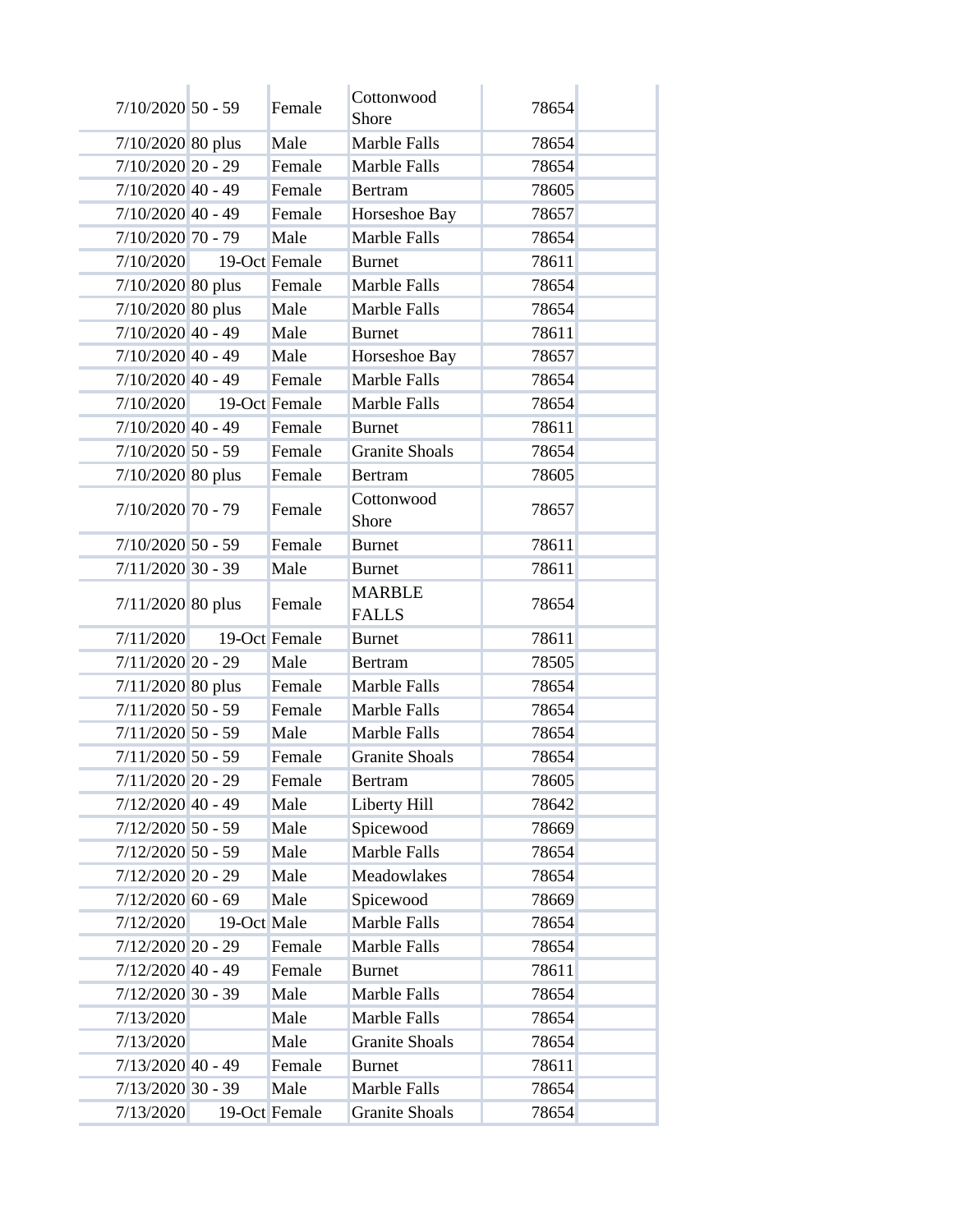| $7/13/2020$ 20 - 29 |                         | Female        | <b>Burnet</b>         | 78611 |  |
|---------------------|-------------------------|---------------|-----------------------|-------|--|
| $7/13/2020$ 20 - 29 |                         | Female        | <b>Granite Shoals</b> | 78654 |  |
| 7/13/2020 20 - 29   |                         | Male          | <b>Burnet</b>         | 78611 |  |
| $7/13/2020$ 40 - 49 |                         | Male          | <b>Burnet</b>         | 78611 |  |
| $7/13/2020$ 60 - 69 |                         | Female        | <b>Burnet</b>         | 78611 |  |
| $7/13/2020$ 30 - 39 |                         | Female        | Marble Falls          | 78654 |  |
| $7/13/2020$ 60 - 69 |                         | Male          | <b>Bertram</b>        |       |  |
| $7/13/2020$ 60 - 69 |                         | Male          | <b>Bertram</b>        |       |  |
| $7/13/2020$ 40 - 49 |                         | Female        | Marble Falls          | 78654 |  |
| $7/13/2020$ 30 - 39 |                         | Female        | <b>Burnet</b>         | 78611 |  |
|                     | 7/13/2020 19-Oct Female |               | <b>Burnet</b>         | 78611 |  |
| $7/13/2020$ 40 - 49 |                         | Female        | <b>Burnet</b>         | 78611 |  |
| $7/14/2020$ 70 - 79 |                         | Female        | Marble Falls          | 78654 |  |
| 7/14/2020 80 plus   |                         | Male          | <b>Burnet</b>         | 78611 |  |
| $7/14/2020$ 20 - 29 |                         | Female        | Marble Falls          | 78654 |  |
|                     | 7/14/2020 19-Oct Male   |               | <b>Burnet</b>         | 78611 |  |
| $7/14/2020$ 20 - 29 |                         | Male          | <b>Granite Shoals</b> | 78654 |  |
| $7/14/2020$ 60 - 69 |                         | Female        | Marble Falls          |       |  |
| $7/14/2020$ 70 - 79 |                         | Female        | <b>Briggs</b>         | 78608 |  |
| $7/14/2020$ 30 - 39 |                         | Female        | Marble Falls          | 78654 |  |
| $7/14/2020$ 40 - 49 |                         | Female        | <b>Granite Shoals</b> | 78654 |  |
| 7/14/2020 < 10      |                         | Female        | <b>Granite Shoals</b> | 78654 |  |
| $7/14/2020$ 40 - 49 |                         | Male          | <b>Burnet</b>         | 78611 |  |
| $7/14/2020$ 20 - 29 |                         | Female        | <b>Burnet</b>         | 78611 |  |
|                     | 7/14/2020 19-Oct Female |               | <b>Burnet</b>         | 78611 |  |
| $7/14/2020$ 50 - 59 |                         | Male          | <b>Granite Shoals</b> | 78654 |  |
| $7/15/2020$ 30 - 39 |                         | Female        | Marble Falls          | 78654 |  |
| $7/15/2020$ 30 - 39 |                         | Female        | Marble Falls          | 78654 |  |
| $7/15/2020$ 20 - 29 |                         | Female        | <b>Burnet</b>         | 78611 |  |
| 7/15/2020 30 - 39   |                         | Male          | Marble Falls          | 78654 |  |
| 7/15/2020           | 19-Oct Male             |               | <b>Bertram</b>        | 78605 |  |
| $7/15/2020$ 60 - 69 |                         | Female        | Marble Falls          | 78654 |  |
| $7/15/2020$ 60 - 69 |                         | Male          | <b>Bertram</b>        | 78605 |  |
| $7/15/2020$ 30 - 39 |                         | Male          | <b>Granite Shoals</b> | 78654 |  |
| $7/15/2020$ 20 - 29 |                         | Male          | <b>Granite Shoals</b> | 78654 |  |
| $7/15/2020$ 40 - 49 |                         | Female        | Marble Falls          | 78654 |  |
| $7/15/2020$ 20 - 29 |                         | Male          | Cottonwood<br>Shoals  | 78657 |  |
| 7/15/2020           |                         | 19-Oct Female | <b>Granite Shoals</b> | 78654 |  |
| $7/16/2020$ 40 - 49 |                         | Female        | Marble Falls          | 78654 |  |
| $7/16/2020$ 60 - 69 |                         | Female        | Bertram               | 78605 |  |
| $7/16/2020$ 60 - 69 |                         | Male          | Bertram               | 78605 |  |
| $7/16/2020$ 20 - 29 |                         | Male          | <b>Bertram</b>        | 78605 |  |
| $7/16/2020$ 30 - 39 |                         | Male          | <b>Granite Shoals</b> | 78654 |  |